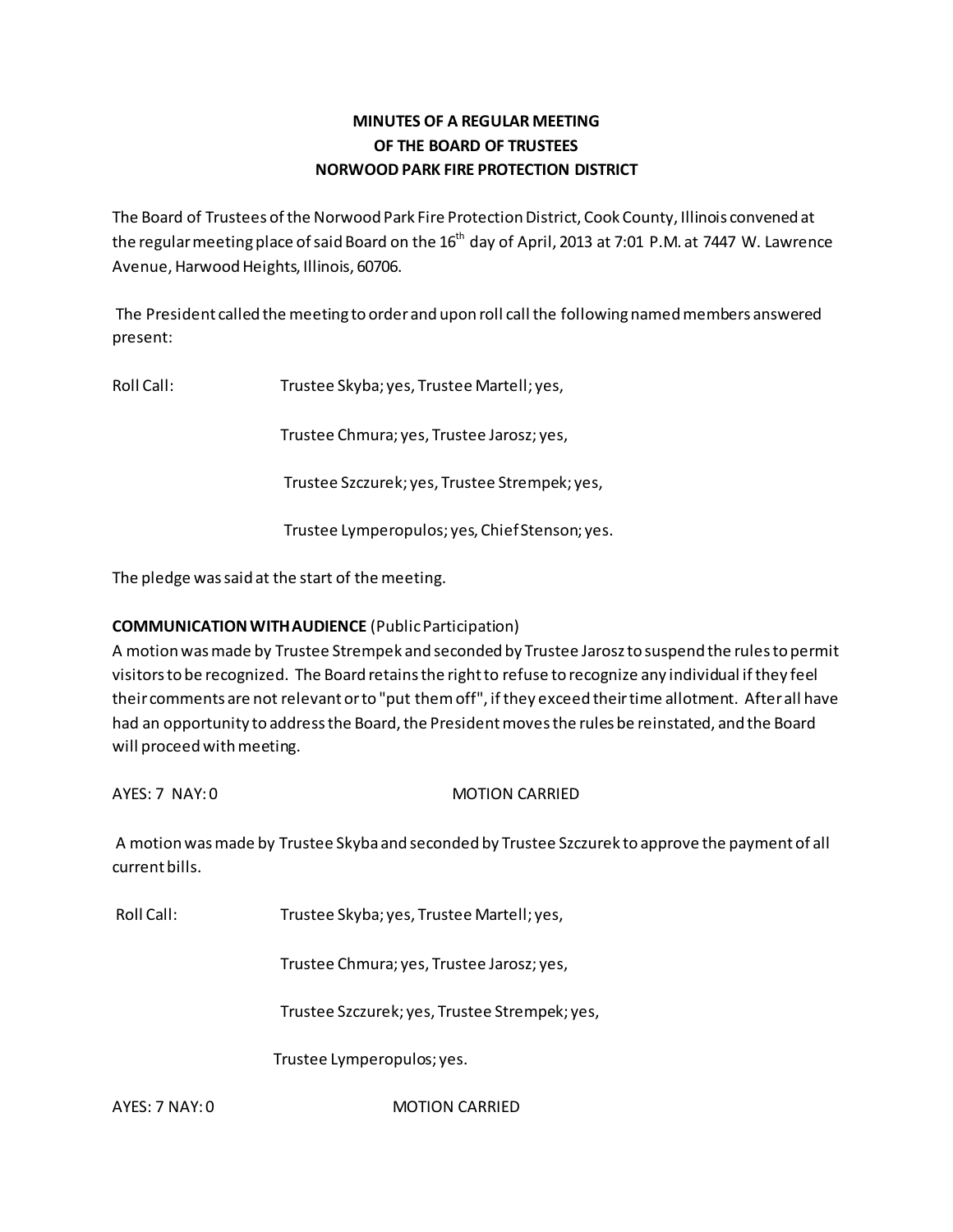A motion was made by Trustee Skyba and seconded by Trustee Lymperopulos to approve the minutes of the Regular meeting held on March  $12^{th}$ , 2013.

Roll Call: Trustee Skyba; yes, Trustee Martell; yes,

Trustee Chmura; yes, Trustee Jarosz; yes,

Trustee Szczurek; yes, Trustee Strempek; yes,

Trustee Lymperopulos; yes.

AYES: 7 NAY: 0 MOTION CARRIED

### **TREASURER'S REPORT**

Schedule of Assets (Arising from Cash Transactions) March 31, 2013

#### Assets

| Checking and money market accounts (interest rate - APY): |                    |
|-----------------------------------------------------------|--------------------|
| Plaza Bank checking (0.046%)                              | \$3,262            |
| Plaza Bank money market (0.295%)                          | 1,296,342          |
| Plaza Bank ambulance billing money market (0.295%)        | 270,277            |
| Plaza Bank-Medical 1003102                                | 1,365              |
| Total checking and money market accounts                  | 1,571,246          |
| Certificates of deposit (interest rate and maturity):     |                    |
| Plaza Bank (0.65%, 09/02/14)                              | 619,025            |
| Belmont Bank and Trust (1.00% 08/23/14)                   | 528,032            |
| Plaza Bank (0.64% 07/17/14)                               | 123,884            |
| Plaza Bank (0.65% 09/18/14)                               | 420,236            |
| Plaza Bank (0.65% 06/23/13)                               | 470,157            |
| Belmont Bank (1.00% 08/21/14)                             | 509,219            |
| Belmont Bank (1.00% 07/19/14)                             | 359,776            |
| Total certificates of deposit                             | 3,030,329          |
| Total checking, money market and certificates of deposit  | <u>\$4,601,575</u> |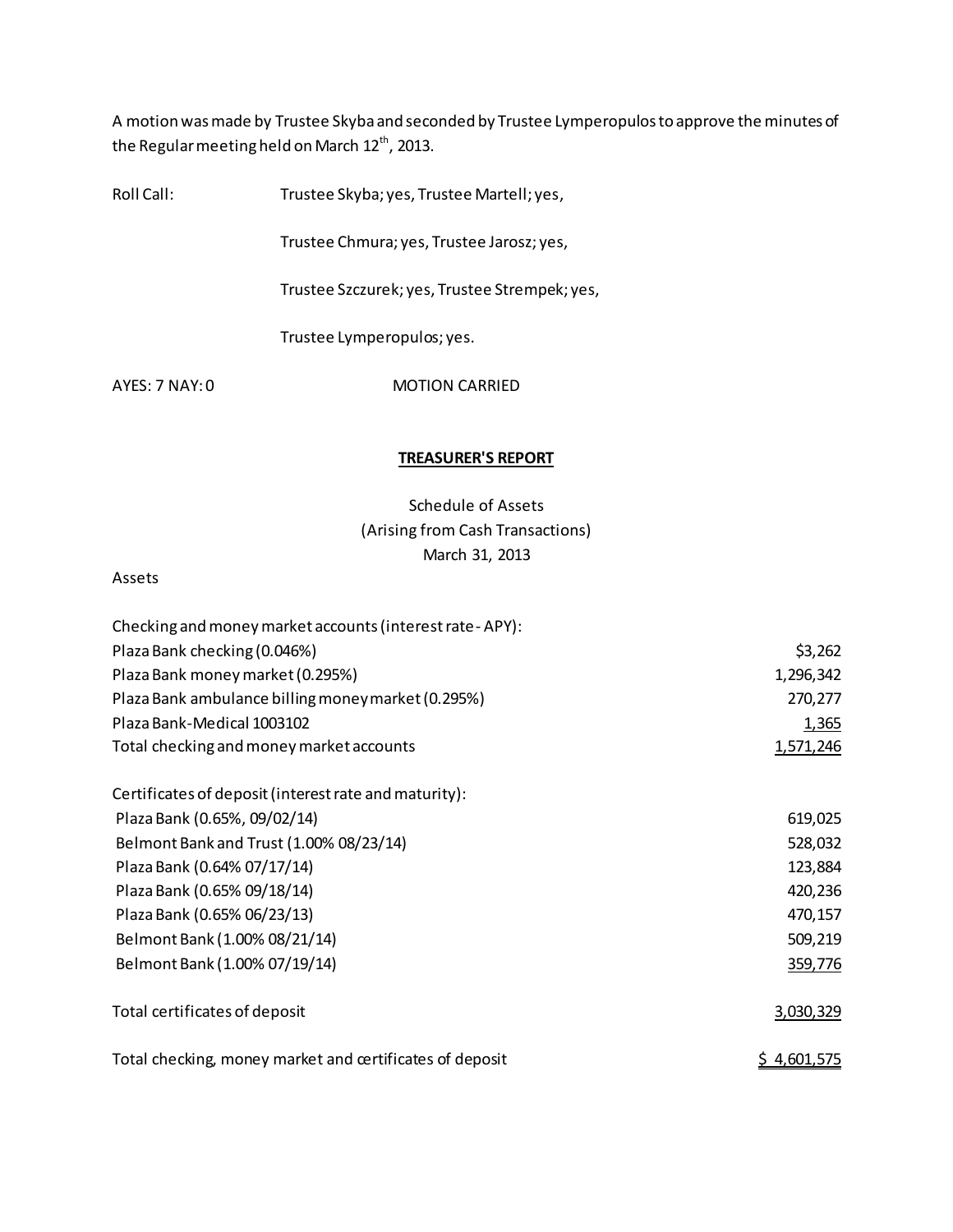Motion by Trustee Lymperopulos, seconded by Trustee Skyba to approve the Treasurer's report as presented from the Financial Statement for March 2013**.** 

Trustee Martell stated that we have renewed a couple CDs.

Roll Call: Trustee Skyba; yes, Trustee Martell; yes,

Trustee Chmura; yes, Trustee Jarosz; yes,

Trustee Szczurek; yes, Trustee Strempek; yes,

Trustee Lymperopulos; yes.

AYES: 7 NAY: 0 MOTION CARRIED

### **Chiefs Report:**

All Trustees received a copy of the alarm report.

All Trustees received a copy of the inspection report along with the list of completed inspections for this month.

I reported on the legislative action being taken. This is HB 945 that would like to reduce Fire Protection District Boards from 7 to 5. It has been sent to the rules committee but has been recommended for adoption. I will keep pace with this bill and let you know of any changes. I had sent a letter to Representative McAuliffe and gave him a few reasons on why he should vote no. Discussion on contacting other elected officials.

I reported on the emergency work that needed to be done to the valves on the sprinkler systems. I tried to get three bids but due to an emergency repair and our men not being protected I hired Chicago Backflow to install a new system. They came right out and were very attentive to our needs. I was originally told by one of the contractors that it would be around \$5,500, Chicago Backflow quoted us \$4,400.00 and they would complete the job within 24 hours. I told the other contractors of the need to get it done ASAP but I am still waiting on prices.

We have a Commissioners meeting tomorrow at noon. We will be scheduling an entry level test for some time in September. We will be having a conference call with the attorney on the changes to the Commissioners Rules and Regulations. One of the changes will be the qualifications to take the exam. We were never able to do this before but with the changes to the statute, Districts are now able to make the same changes as a Home Rule Community. The main change we will be looking at is having all applicants certified as a Firefighter and Paramedic before they are able to take the exam. This will keep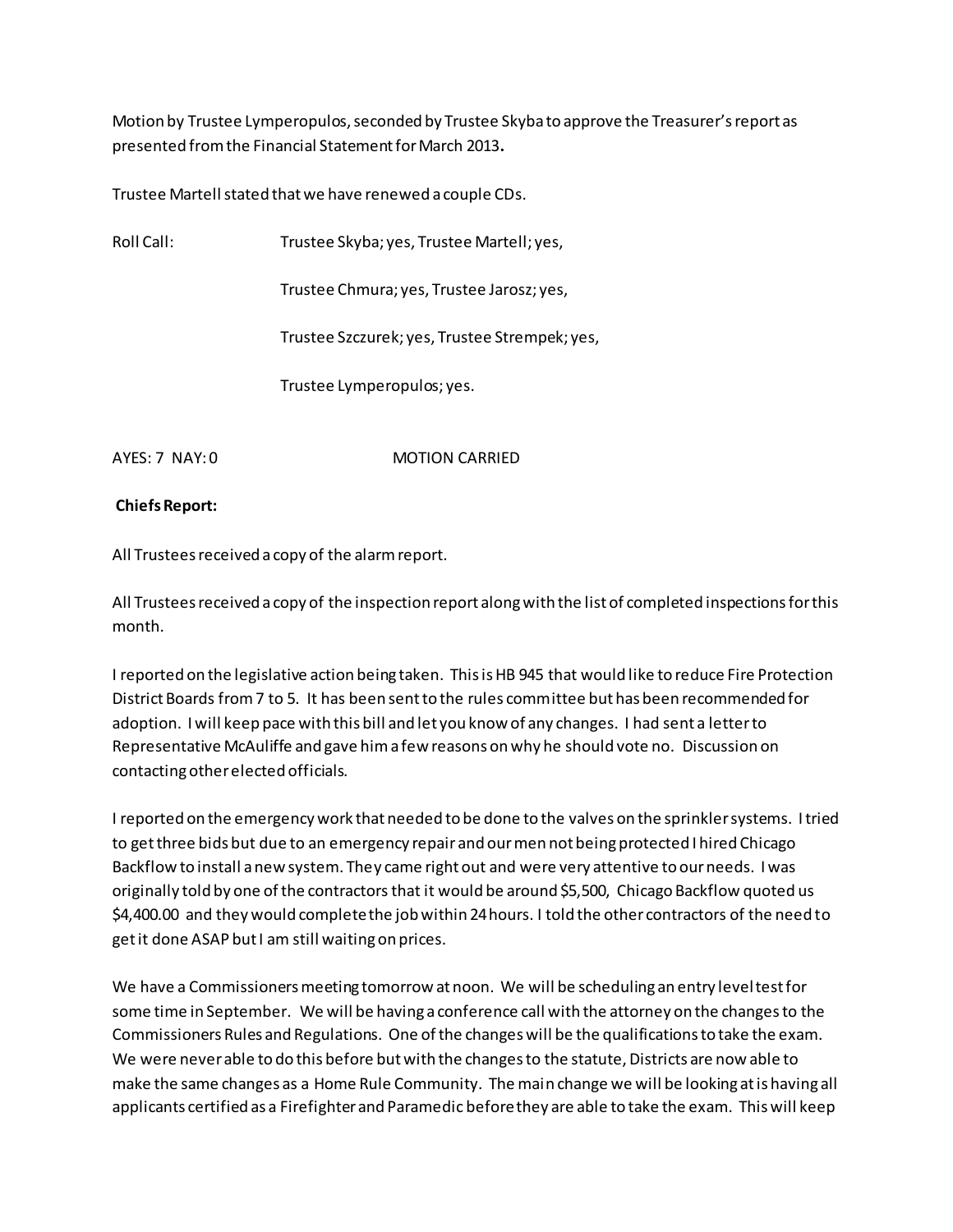the numbers down and save us a lot on academies and training. There will be extra points for Military and Education and we would like to add up to 5 points for our Paramedics that we have already trained and have been working with us for 2 plus years. Discussion.

After this meeting and everything is approved we will be ordering the carpeting, radios, chargers and module for the base station. The cabinets for the kitchen will be here Friday; the appliances will be here Monday. The new bathroom partitions will be here in two weeks and then we will install the new ceiling tiles. Everything is moving right along. Last September we passed the seal coating of the parking lot and then we decided to wait until Mariano's construction was done. I will call and see if they will honor their quote from last year.

IPRF audits our Workman's Compensation every year, they check our payroll for the year and they adjust our cost for the year. Any overtime or sick time paid out increases our adjustment to them. This year we had to pay an extra \$15,498. I have argued with them about the sick time stating that there is nobody here when they are sick but they disagree and they continue to go by the total payroll.

We would like to have one intern come back this summer. Katie has graduated and Megan can return for one more year. I think we can cut it down to 1 person for a total of 400 hours. If there are any hours left over, she can work over the Christmas holidays. Last year we had two interns for 300 hours each totaling 600 hours and they both worked over the Christmas holiday.

Deputy Chief Kovalcik and I will be attending the FDIC conference in Indianapolis on Thursday April 25<sup>th</sup> and returning on Saturday April  $27<sup>th</sup>$ . Lt Erlewein and Firefighter Dan Davila will attend with us. The Shift Commander will be in charge until we return. We can be reached by cell phone.

Motion by Trustee Skyba and seconded by Trustee Martell to accept the Chief's Report for March 2013 as presented.

AYES: 7 NAY: 0 MOTION CARRIED

# **Presidents Report:**

Nothing to report.

# **Committee Reports:**

Finance Committee- Trustee Chmura stated the budget will be starting up soon.

Building and Equipment Committee- Trustee Szczurek stated everything planned has been reported by the Chief.

Technology and PR Media Committee- Chairman Strempek stated there is nothing to report at this time.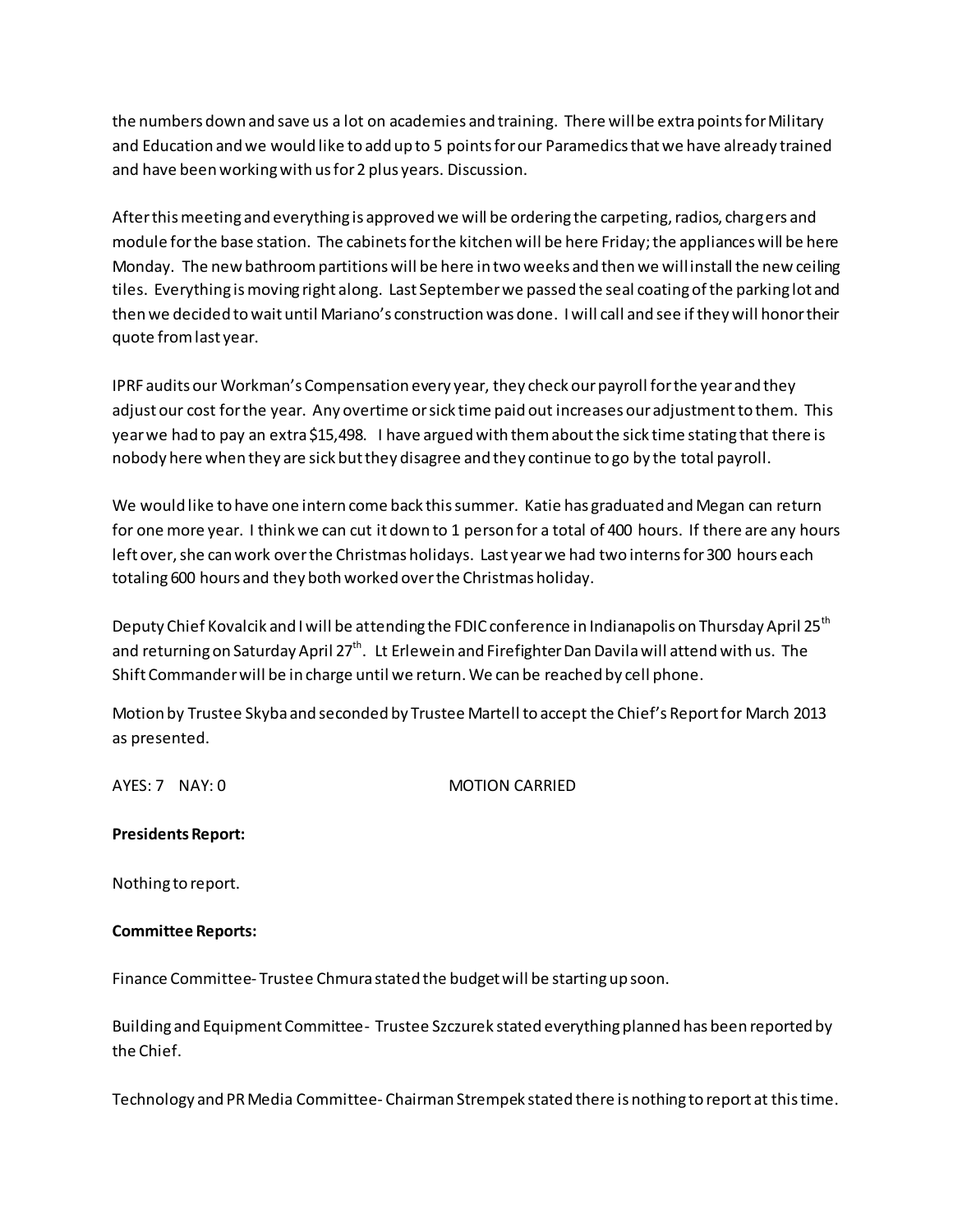Policy Committee- Chairman Trustee Skyba stated there is nothing to report at this time.

Pension Fund- Trustee Martell stated the pension meeting is April 22<sup>nd</sup> at 7:00pm.

#### **Old Business:**

None

### **New Business**:

Motion by Trustee Lymperopulos and seconded by Trustee Szczurek to approve the purchase and installation of carpet for the Chief's, Deputy Chief's, Inspector's and Administrative Assistant's Offices by Rexx Rug at a cost of \$6,980.00.

There were 3 bids made on this. This was the lowest bid and the company is in town.

| Roll Call: | Trustee Skyba; yes, Trustee Martell; yes, |
|------------|-------------------------------------------|
|            |                                           |

Trustee Chmura; yes, Trustee Jarosz; yes,

Trustee Szczurek; yes, Trustee Strempek; yes,

Trustee Lymperopulos; yes.

AYES: 7 NAY: 0 MOTION CARRIED

Motion by Trustee Martell and seconded by Trustee Jarosz, to approve the purchase of 15 Kenwood TK-2180 portable radios with speaker microphones from Radco Communications at a cost of \$14,760.49, of which \$12,300.00 will be paid for with the IPRF Safety Grant.

Roll Call: Trustee Skyba; yes, Trustee Martell; yes,

Trustee Chmura; yes, Trustee Jarosz; yes,

Trustee Szczurek; yes, Trustee Strempek; yes,

Trustee Lymperopulos; yes.

AYES: 7 NAY: 0 MOTION CARRIED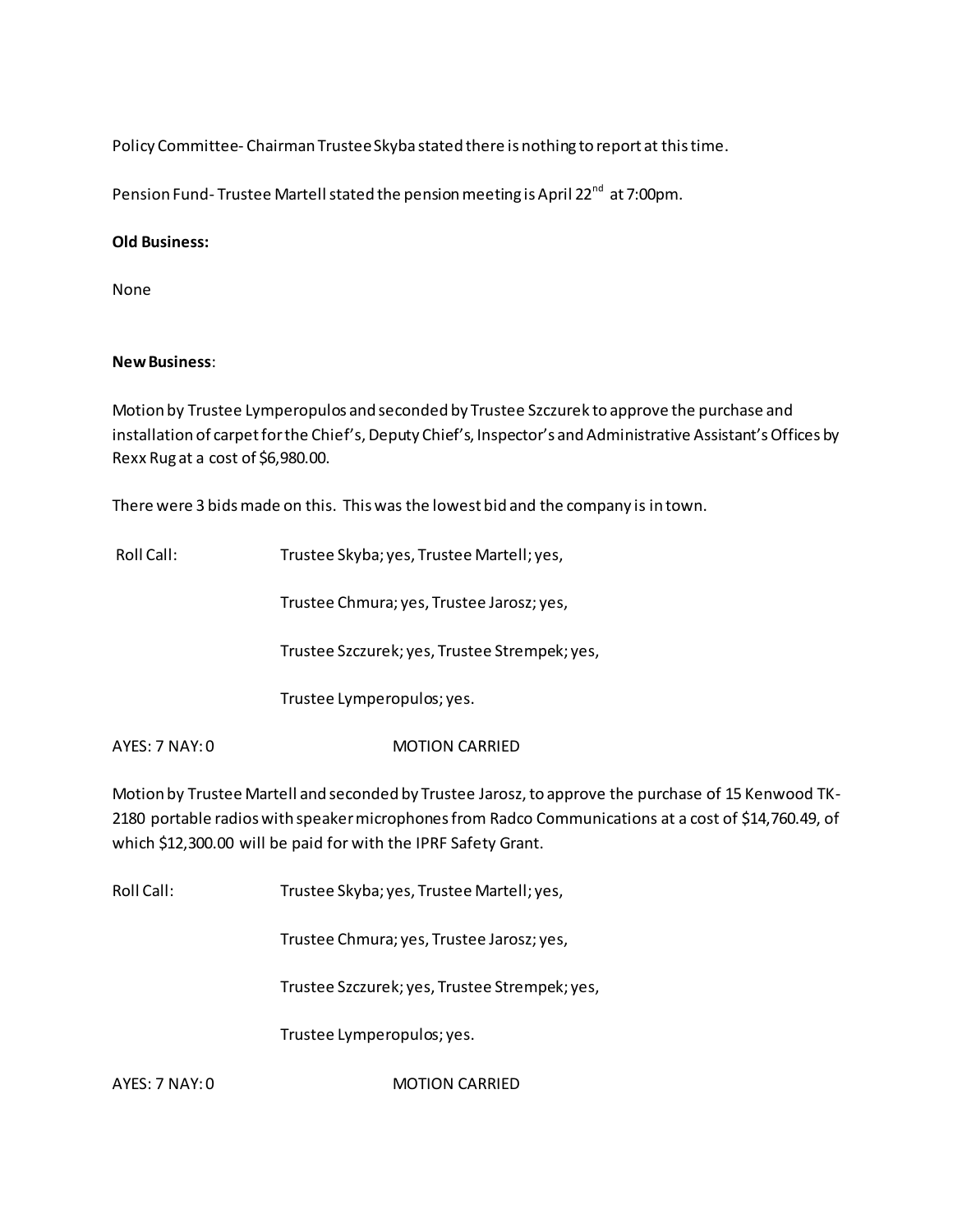Motion by Trustee Lymperopulos and seconded by Trustee Strempek to approve the purchase of (2) two Rapid Rate Charger units for the portable radios from Radco Communications at a cost of \$907.20. Discussion.

| Roll Call:     | Trustee Skyba; yes, Trustee Martell; yes,     |  |
|----------------|-----------------------------------------------|--|
|                | Trustee Chmura; yes, Trustee Jarosz; yes,     |  |
|                | Trustee Szczurek; yes, Trustee Strempek; yes, |  |
|                | Trustee Lymperopulos; yes.                    |  |
| AYFS: 7 NAY: 0 | <b>MOTION CARRIFD</b>                         |  |

Motion by Trustee Martell and seconded by Trustee Szczurek to approve the purchase and installation of an MDC Code reader at the dispatch console from Radco Communications at a cost of \$1,500.00.

Code reader will allow for dispatch to know who may do a mayday on the scene.

| Roll Call:     | Trustee Skyba; yes, Trustee Martell; yes,     |
|----------------|-----------------------------------------------|
|                | Trustee Chmura; yes, Trustee Jarosz; yes,     |
|                | Trustee Szczurek; yes, Trustee Strempek; yes, |
|                | Trustee Lymperopulos; yes.                    |
| AYES: 7 NAY: 0 | <b>MOTION CARRIFD</b>                         |
|                |                                               |

Motion by Trustee Skyba and seconded by Trustee Lymperopulos to go into Closed Session to discuss personnel and the review and release of Closed Session minutes from November 2010 to May 2012.

Roll Call: Trustee Skyba; yes, Trustee Martell; yes,

Trustee Chmura; yes, Trustee Jarosz; yes,

Trustee Szczurek; yes, Trustee Strempek; yes,

Trustee Lymperopulos; yes.

AYES: 7 NAY: 0 MOTION CARRIED